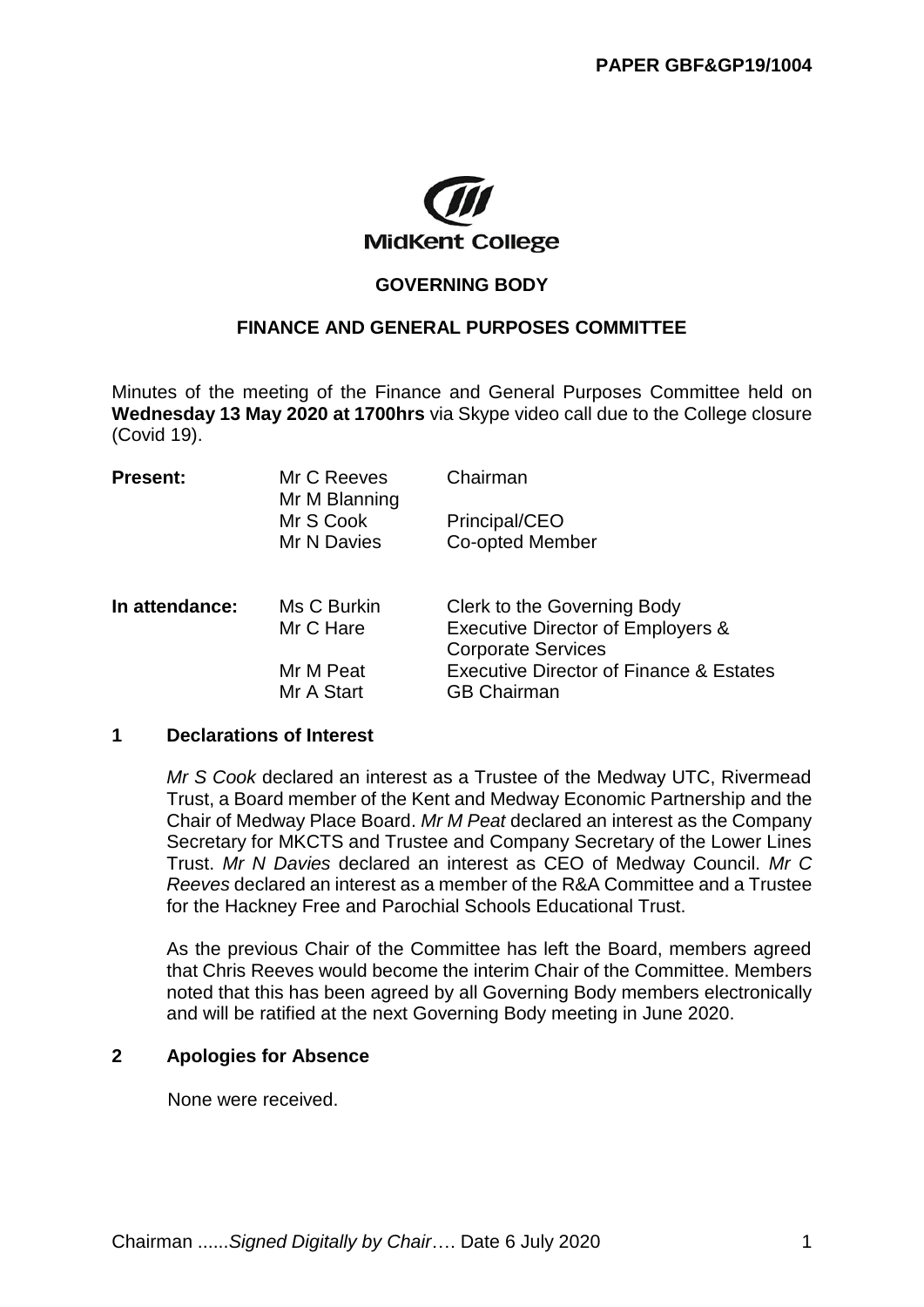# **3 Minutes of the meeting held on 4 March 2020**

The minutes of the meeting held on 4 March 2020, Paper GBF&GP19/992, were accepted as a true record and will be signed by the Chairman at the earliest opportunity.

#### **4 Matters Arising and Outstanding Matters Report**

There were no matters arising.

Members discussed Paper GBF&GP19/993, the Outstanding Matters Report.

- No 1. A feasibility study will commence once the initial costings of the project are known. **Ongoing**.
- No 2. The Deep Dive Commercial Income BF for June 2020 TBA. **Ongoing**
- No 3. Estate MLPS focus is on reducing the electricity usage and minimising waste. **Ongoing**.
- No 4. Financial implications of the Colleges HE provision. BF for June 2020 TBA. **Ongoing**.
- No 5. HR Six Month Interim Report update in HR report. **Complete**.
- No 6. Staff survey results Update in HR item. **Complete**
- No 7. Gender & Equal Pay the data will be updated and presented to Committee following analysis and approval of action plan will be sought. BF June 2020 TBA. **Ongoing**.
- No 8. Recruitment data update in HR Report. **Complete**
- No 9. Pension membership update in HR report. **Complete**
- No 10.Utilisation of College Reserves Update Committee to agree a way forward & timeline BF 2020/21. **Ongoing**
- No 11. UCM Campus Costs. To agree timeline BF 2020/21 **Ongoing**
- No 12. Risk Register Review **Complete**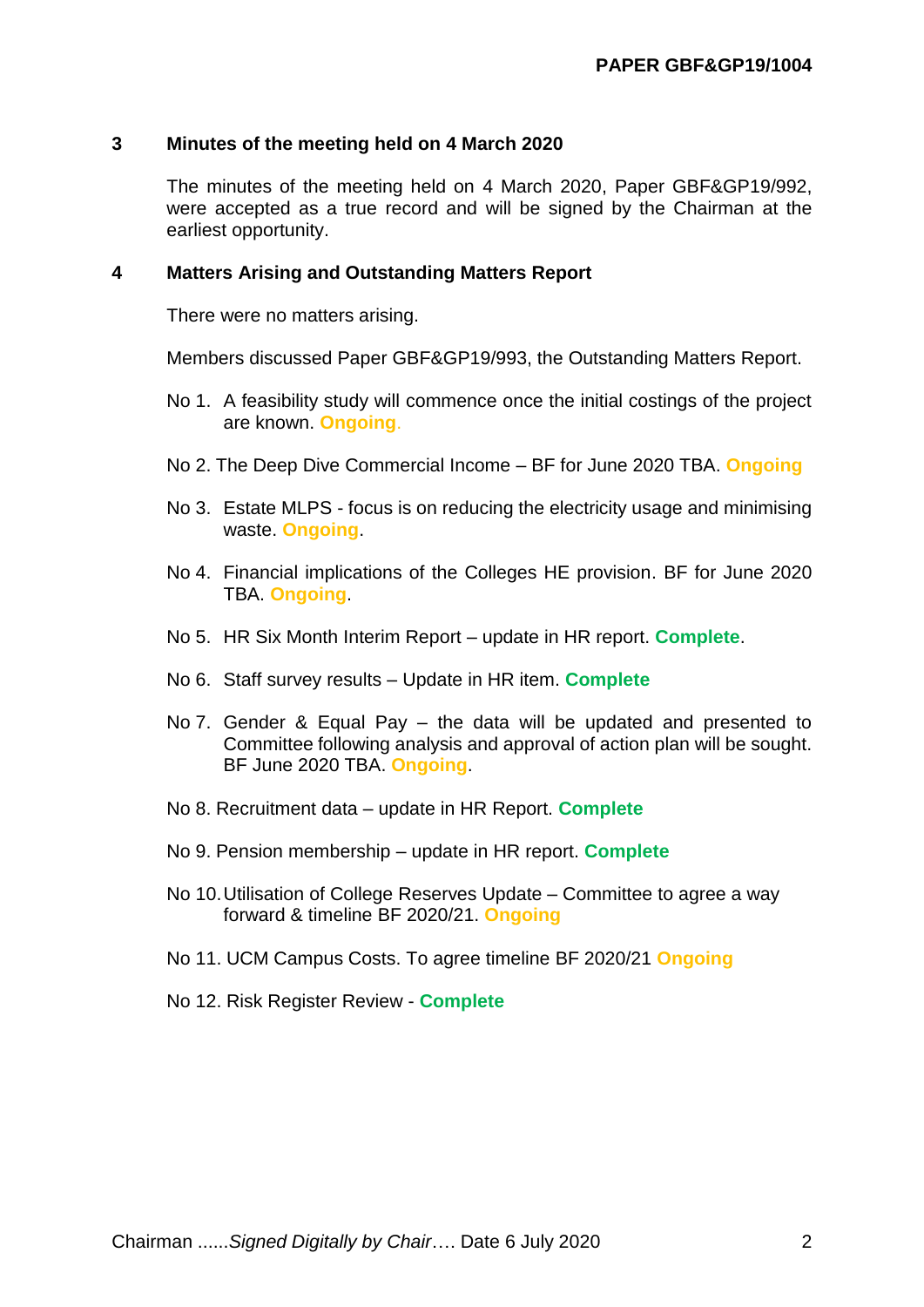# **5 ICT Strategy 2018-2021 - Review Progress. Paper GBF&GP19/994**

Paul Hogben joined the meeting to present the ICT Strategy progress report.

The report outlined a holistic view of the development on the ICT Strategy in Year Two of its implementation. The paper presented the five pillars identified in the ICT Strategy which was first confirmed at F&GP 20th November 2018.

P Hogben highlighted the improvements made in engagement of the team with the wider College to ensure they understand the needs of their customers and work collaboratively with other departments.

Members thanked P Hogben for the informative report. They discussed the flexibility required by ICT in the current situation. P Hogben reported the positive transformation made by most staff to working at home. This has also lead to a cultural shift and improved digital knowledge. He informed members of a research project being undertaken to assess the transition and will align findings with any future digital transformation strategy and technology utilisation.

He reported utilising JISC for an e-learning platform to enable students to continue to learn, cyber security and skills analysis. P Hogben asked members to note that changes in his labour force have allowed for flexibility and therefore some changes in the smart objectives in Pillar three.

Members thanked P Hogben for the report and noted good feedback regarding the service received from ICT.

#### **6 HR Update** - **Paper GBF&GP19/995**

Ian Johnston joined the meeting to present the update which highlighted the following key points**:**

- The report highlighted that turnover is currently 28.16%, and voluntary turnover is at 20.40%
- The average days lost has increased to 7.71 days per person.
- If leavers were removed, days lost would improve to 6.10 days per person. This has increased from 5.85 days per person in January 2020.
- Exit interview responses remain slightly above our target of 70% at 71.60%, but completion is lower than previously reported (-7.85%).
- The College has one Employment Tribunal case and solicitors have confirmed that the Claimant missed the deadline for the 'Deposit Order'.
- Mandatory training completion rates have improved and targeting renewals during home working period up to the 31 July 2020.
- Current pension membership remains stable following last hike in reported membership rates.
- Staff survey closed in March 2020 and department currently reviewing main findings. Overall completion rate increased from 85.79% to 88.18%.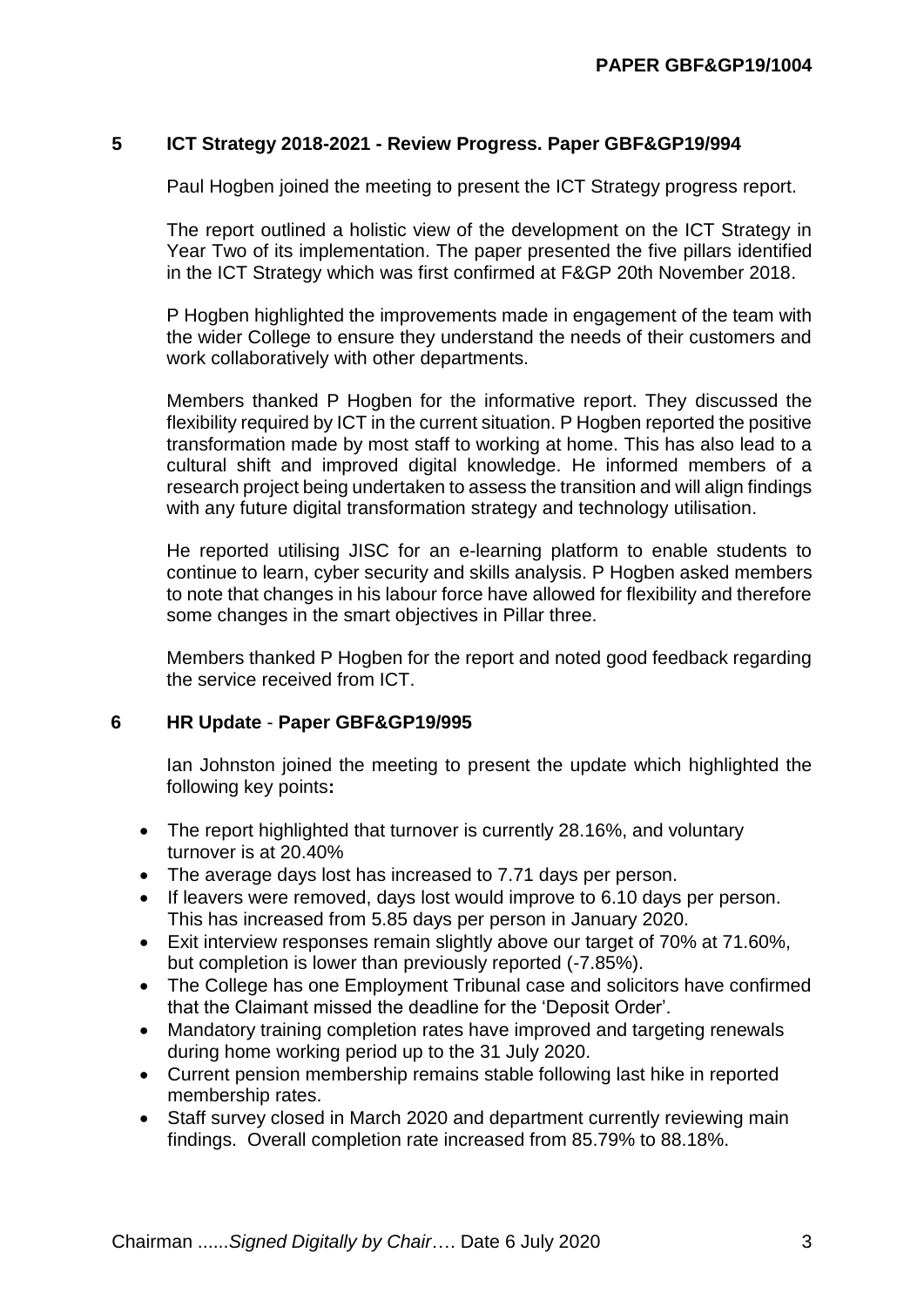I Johnston also presented the initial findings of the Staff Survey. Members were pleased to note the high participation rate. Members discussed the key improvements and concerns raised. Detailed analysis of the findings will be presented at the next meeting where further discussion can take place regarding any concerns.

Members were reminded that the Survey is owned by the Staff Forum and were pleased to note the improvements on last year. They look forward to further detailed discussion**.**

#### **Action: I Johnston**

# **7 Draft Management Accounts to the end of March 2020 – Paper GBF&GP19/996**

Martin Peat introduced paper GBF&GP19/996 which presented the management accounts for the Group, College and MKCTS for the 8 months ending 31 March 2020. The commentary to the accounts included the Sector and College impact of the Covid 19 pandemic.

This item was minuted as confidential due to the content

Members **accepted** the accounts and thanked M Peat.

#### **8 Policy Review.**

Financial Regulations, Procedures & Anti-Fraud, paper GBF&GP19/997. The Policy was presented in tracked changes to highlight any changes including the hospitality procedure for internal and external use. **Approved** for **recommendation** to Governing Body. M Blanning requested to speak to M Peat outside the meeting to further understand authorisations within the Policy. **Action: M Blanning/M Peat** MKC Slavery and Human Trafficking Statement 2020/21, paper GBF&GP19/998. The only change noted was the date and turnover for the previous year. **Approved** for **recommendation** to Governing Body.

#### **Action: C Reeves to recommend to GB**

# **Standing items received for information:-**

# **9 Estates & Facilities Update** - **Paper GBF&GP19/999**

Martin Peat introduced the paper on behalf of Laura Smith. The report updated the Committee of the relevant items relating to the estate and facilities contracts.

Members noted the progress of the building projects planned for 2019-20 and progress in health and safety compliance and monitoring. They noted the receipt of the annual fire safety inspection and progress made on improvements to campus safety, particularly for vulnerable students.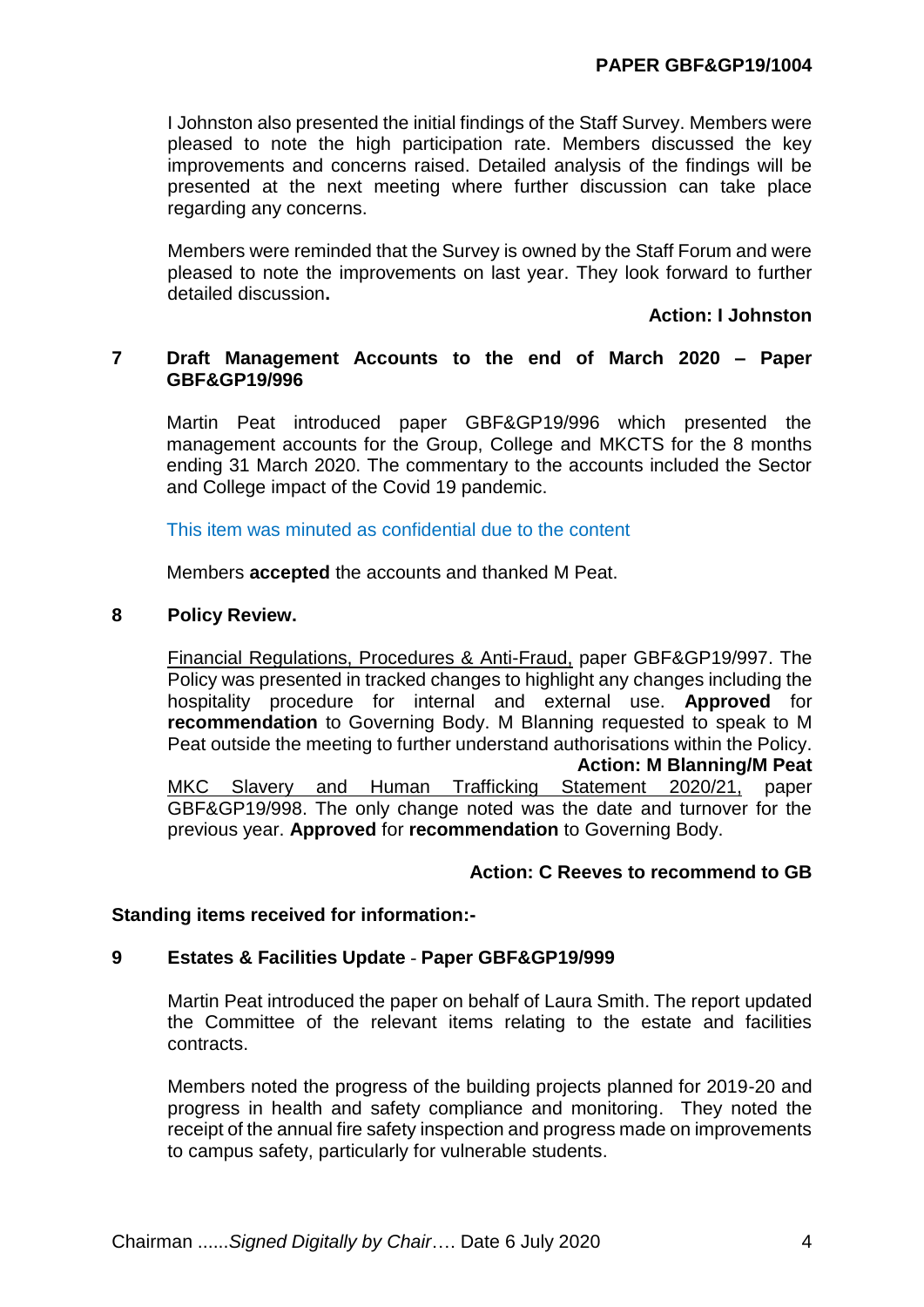Members discussed the actions taken in response to Covid-19 including the campus closures required by Government and planning for a safe return to work in line with social distancing guidelines.

The Business Continuity Team meet regularly and have a detailed plan for reopening the College once the safety of staff and students can be assured. The College is also working closely with the Union.

Members were keen for the College to use this experience to work smarter in the future and form a strong 'new normal'.

Members thanked L Smith and M Peat and **noted** the update.

#### **10 Gifts and Gratuities Annual Update - Paper GBF&GP19/1000**

The Clerk reminded members that it is a requirement that the register is annually reported to the F&GP Committee.

The report presented the entries that have been made to the Gifts and Gratuities register since it was last reported in May 2019. The register only includes items exceeding £50 that have been received by members of staff at MidKent College.

Members noted that information regarding MKCTS was not available due to the closure but no entries had been recorded in year.

The register presented showed one entry in 2019/20 from Simon Cook who received an invitation to Fever Tree Tennis Championships on 17 June 2019 from FEA. Nil returns were received from all other Exec Team members.

Members **accepted** the update.

#### **11 Contracted Out Provision - Paper GBF&GP19/1001**

Martin Peat introduced the paper on behalf of Jackie Watt. The report provided Governors with an update on the activities of the contracted out partnership delivery for 2019 – 2020.

This item was minuted as confidential.

# **12 MLPs for Estates – Paper GBF&GP19/1002**

Martin Peat informed members that the focus for the Estates MLPs continues to be the monitoring of usage rather than the cost of services and target reductions in carbon. Sustainability including recycling is also a focus going forward.

Members were keen that the College considers its future carbon footprint in light of the current closure and were informed that the College is working with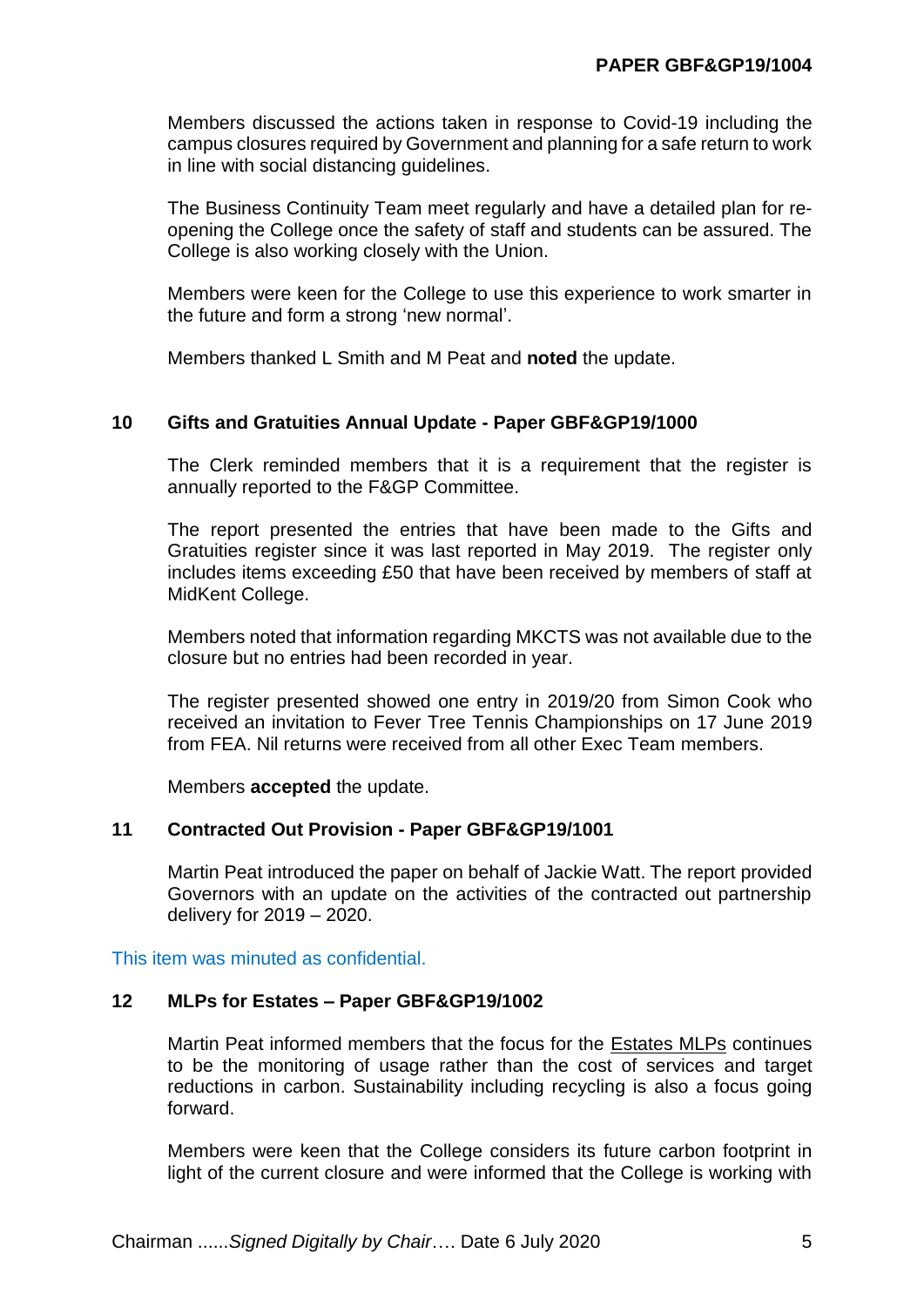an external company to collate data regarding usage. The College is also working with local stakeholders to explore ways to collaboratively make savings with regard to energy.

Members noted that the **Finance KPIs** are now include in the Management Accounts.

# **13 Risk Register Review – Paper GBF&GP19/1003**

Members noted that the risk register captures the key risks and also reviews the level of financial risk of the impact of the virus outbreak. They agreed that the Committee papers for this meeting provided assurance that financial risks are being investigated and actions taken to mitigate the risks.

The key risks for the Committee in respect of finance had been covered by the additional commentary to the management accounts for March 2020 as presented.

The key risk currently concerns the likelihood of loss of income or additional costs as a result of the Covid 19 outbreak. These risks are identified by income stream and costs identified in the management accounts.

Additionally, risks to the College subcontractor or contractors have also been considered in earlier reports in the meeting, i.e. the contracted out provision and the costs associated with the contractors such as Wettens (cleaners) and Aramark (caterers).

Members **agreed** that all finance based risks have been covered in detail in the meeting papers.

# **14 Any Other Business**

Draft agenda for 24/6/20 was agreed. Members noted that although the Commercial Income has been affected by the closure, the deep dive will remain on the agenda with Becky Farley invited to inform members of the Commercial trajectory up to closure and the community projects taken place since. C Reeves will contact B Farley with a brief.

# **Action: C Reeves**

M Peat reminded members that the IFMC has to be approved by the Governing Body by 31 January 2021 but it will not be possible to produce it for the usual December Governing Body meeting. Therefore, it is proposed that the December Governing Body meeting is moved to mid-January and the F&GP Committee meet in December to approve the model. Members agreed to this proposal and it will be included in the meeting cycle for 2020/21 recommended to the Governing Body in June.

# **Action: Clerk**